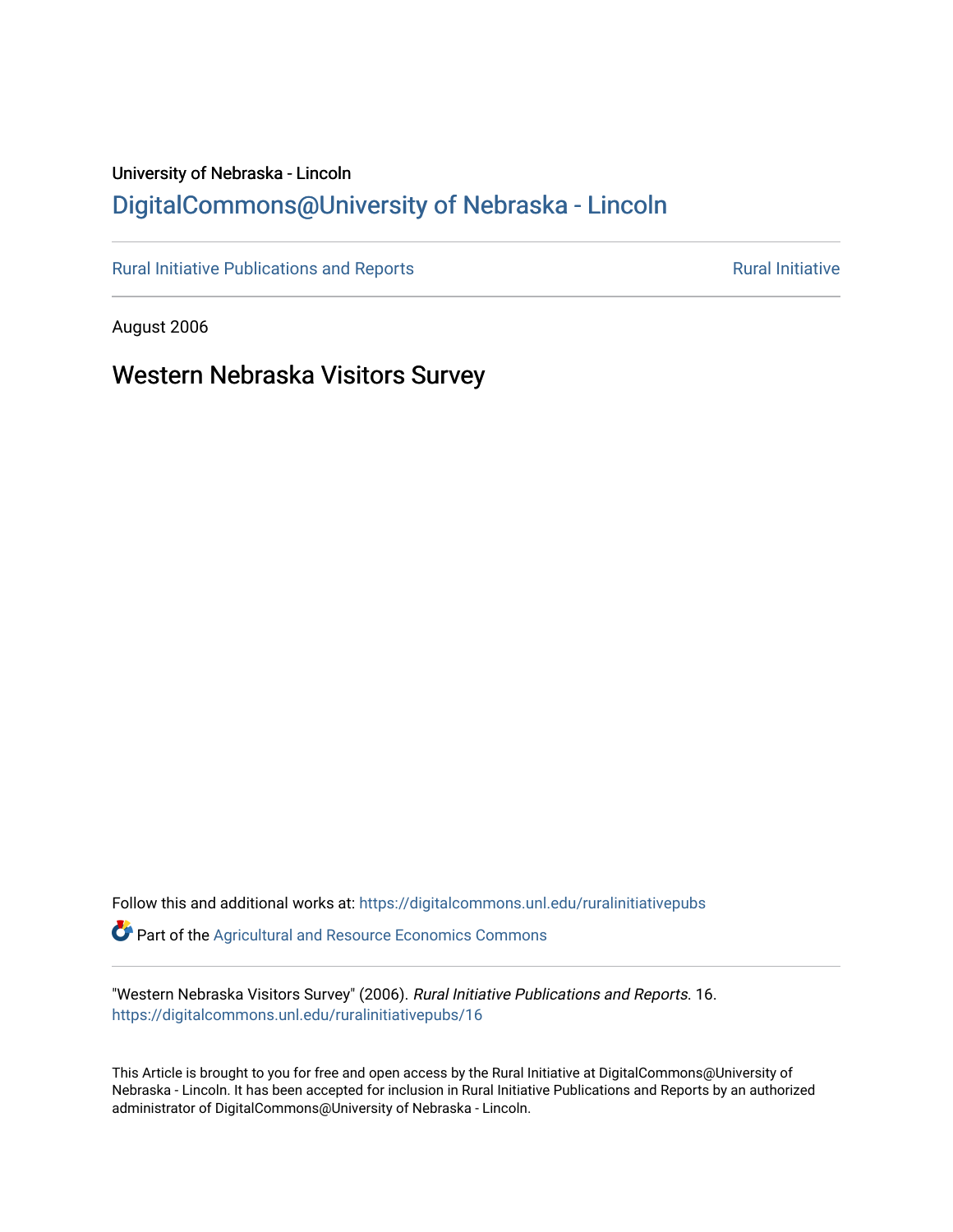## **Western Nebraska Visitors Survey September, 2005 – August, 2006**

Prepared by The Western Nebraska Tourism Coalition, The University of Nebraska-Lincoln Rural Initiative and University of Nebraska-Lincoln Extension

#### **Introduction**

During the months of September, 2005 through August, 2006 the Western Nebraska Tourism Coalition, the University of Nebraska-Lincoln Rural Initiative and University of Nebraska-Lincoln Extension conducted a survey of visitors to 16 counties in Western Nebraska.

The survey was designed to provide information related to the activities and experiences of tourists and other visitors to Western Nebraska, especially as related to the hospitality industry.

#### **Survey Design**

Survey crews were assigned to locations where Western Nebraska visitors are known to congregate. Crews were instructed to approach individuals at each venue with a very brief checklist designed to determine if the individual was a Western Nebraska resident or an out-oftown visitor. Non-residents were asked if they were willing to complete a questionnaire related to their Western Nebraska visit. Those who agreed to complete the survey were given copies of an explanatory letter, the survey instrument, and a pre-addressed, stamped envelope. Surveys were to be returned to the Western Nebraska Tourism Coalition for analysis.

The investigators set a goal of 100 completed surveys each of the two participating regions: Sandhills and Wild West. The process in fact netted 204 useable surveys (94 from the Sandhills and 110 from the Wild West), representing nearly 1,075 total visitors (a total which includes several large tour groups).

#### **Limitations of the Data**

Visitor surveys differ from other forms of survey research in that it is impossible for the investigators to identify all of the members of the potential study population, and it is therefore impossible to draw a true random sample to poll. For this study, the investigators chose to address this problem by sampling locations and times and polling visitors who happened to be at a particular venue at a particular time.

While the 204 respondents do indeed provide us with valuable information regarding the experiences and perceptions of visitors to Western Nebraska, the fact that we do not know the actual size of the study population means that we cannot properly place confidence intervals around their responses. That is, it is not possible for us to say that X% of all visitors (plus or minus some level of statistical confidence) have a given opinion or characteristic based upon what we know of the opinions and characteristics of the study group.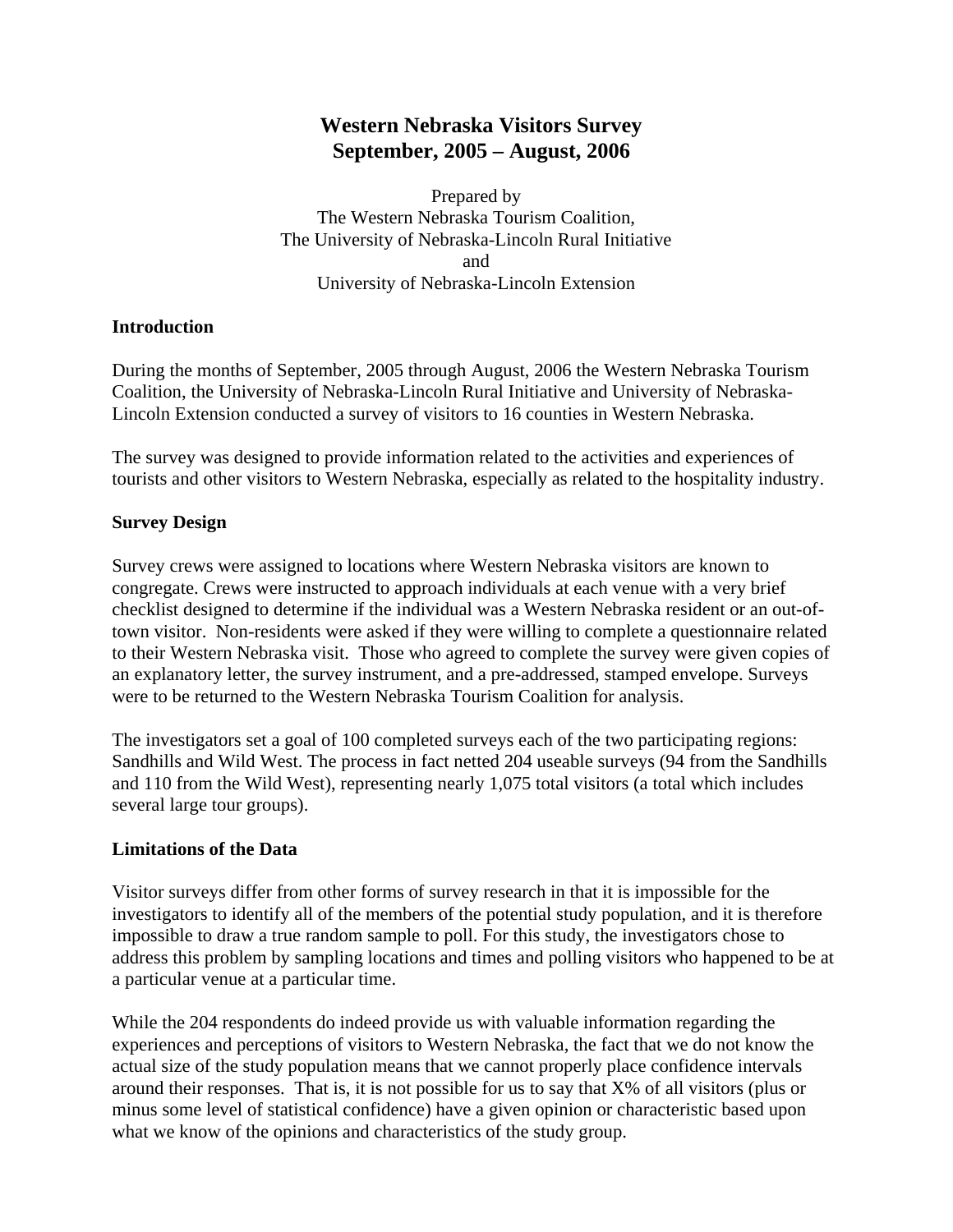The reader should interpret the results of this study with the above statistical limitations in mind.

## **Characteristics of the Respondents**

- The survey returned 204 useable questionnaires, representing 1,075 total visitors (697 when tour groups of 20 or more are excluded).
- Surveys were most often completed by female visitors (58.1%).
- Respondents ranged in age from 19 to 90-years. The median age of the respondent group was 54-years, and the modal age was 55 to 57-years (24 respondents).
- Respondents most often characterized their household as being a couple with grown children (47.7%).
- The next most common household description was that of a two-parent family with children (30.6%).
- Single parents, single persons, and others were represented, but in much smaller numbers (all under 10%).
- Respondents came from 32 states and two foreign countries (Australia and the UK).
- Respondents most often indicated that their state of residence was Nebraska (40.2%). Only 17 (20.8%) of the responding Nebraska residents were from state's two largest cities of Lincoln and Omaha.
- The next most common state of residence was Colorado (18.6%). No other state was home to more than 4% of those responding.
- Respondents were in general well educated, with 46.1% reporting that they had obtained a four-year college degree or beyond. No adult respondent reported having not completed high school.
- Respondents reported a range of household income levels. This is often seen as a personal or sensitive question, and 42 respondents (20.6%) chose not to answer it. Of those who did respond, 24% reported incomes of over \$90,000. This was in fact the most commonly reported income level. The next most commonly reported income level was between \$55,000 and \$75,000 (21%). Only 9.9% of respondents reported incomes below \$25,000.

## **Characteristics of the Western Nebraska Visits**

- For 76.5% of those responding, Western Nebraska was their primary destination.
- Respondents most often indicated that their reason for being in Western Nebraska was "outdoor recreation" (23.5%)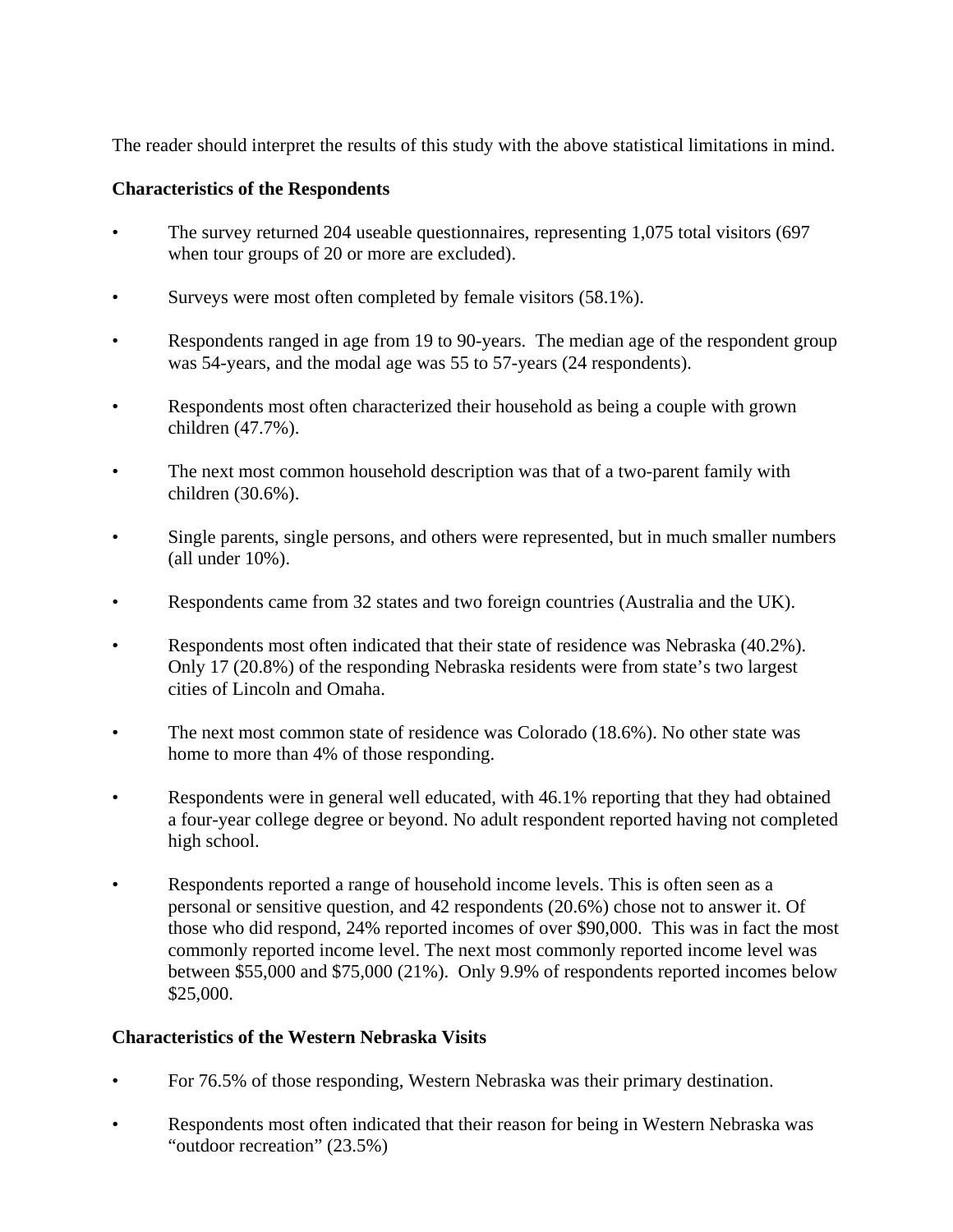- Other commonly cited reasons for visiting Western Nebraska were "festivals or events" (21.9%), "touring" (21.4%) and "general leisure" (12.8%).
- "Visiting friends or relatives" brought 9.2% of those responding to the region.
- Respondents were most often traveling with one other person (38.8%), or in a group of three (12.4%) or four (12.9%).
- Respondents reported being part of a tour group of more than six people 13% of the time (no single group provided more than one respondent).
- When group size is limited to six or fewer, the average group size was 2.9 persons.
- Respondents reported traveling with children age 12-years or younger 27.5% of the time.
- Respondents reported traveling with teen age children 22.1% of the time.
- Respondents reported traveling with college age persons  $(18 25 \text{ years})$  14.2% of the time.
- Respondents reported traveling with persons over 70-years of age 11.8% of the time.
- The majority of those responding (90%) planned to stay in Western Nebraska through at least one night.
- On average, respondents were spending 10 nights away from home, and 4.2 of those nights were being spent in Western Nebraska.
- Of those planning to spend the night, 85.5% planned on two or more nights.
- Of those respondents who were spending the night, 39% planned to spend at least one night in a hotel or motel, 23% in an RV, 19% in a cabin or resort, 17% in a tent and 14% with friends or relatives.
- Respondents indicated that the weather was good to excellent for their visit 79.2% of the time. Only 5% of those responding indicated that the weather had been not good or poor.

## **Reasons for Selecting Lodging**

Visitors who were spending the night in Western Nebraska were asked what lodging attributes influenced their choice of accommodations. The responses were quite varied, with price considerations topping the list of important attributes.

- A good value for the price was identified as important or very important by 92.7% of the respondents.
- An "economy price" was identified as important or very important by 78.1% of those responding.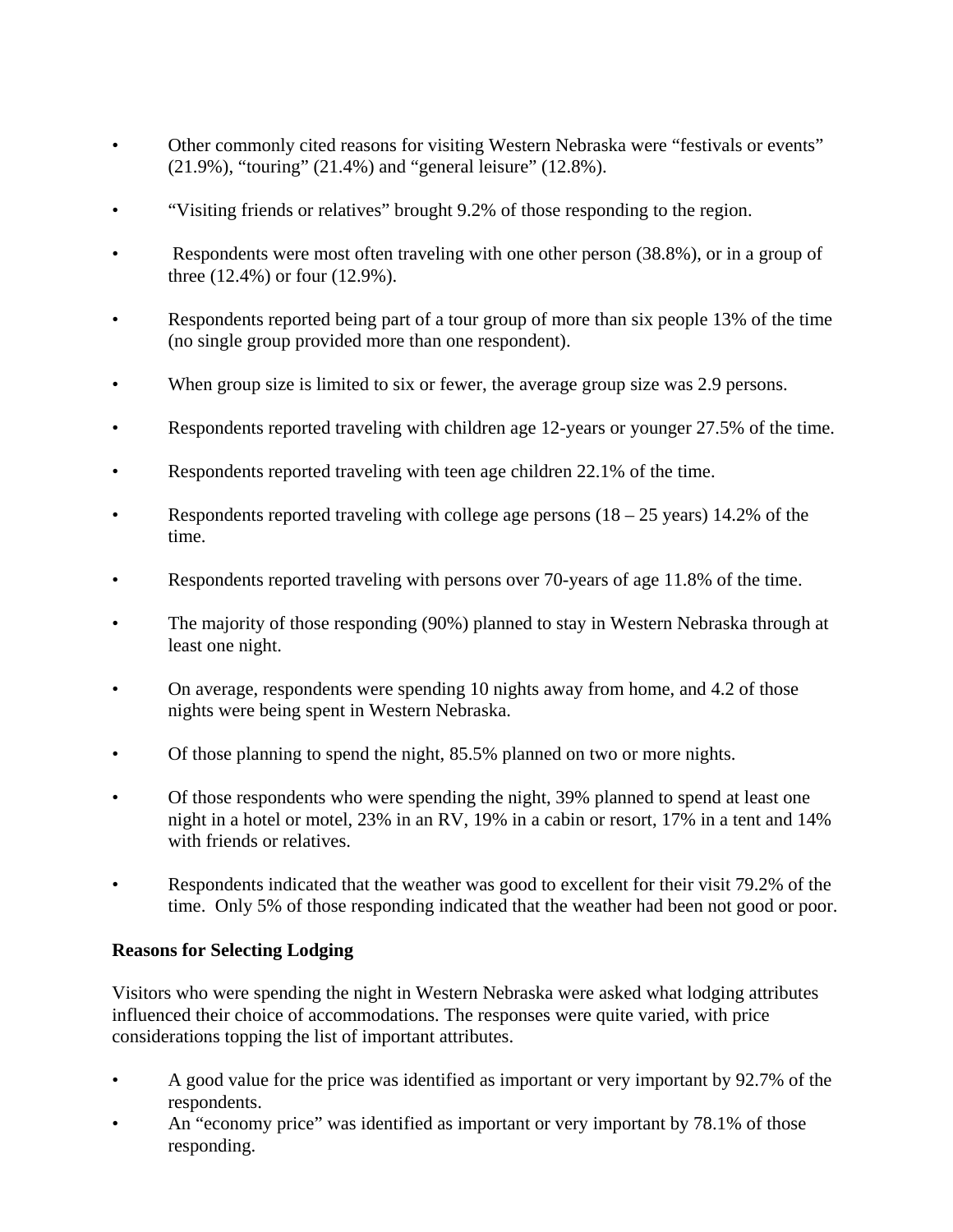- A nature setting was identified as important or very important by 70% of the respondents.
- A unique experience was identified as being either important or very important to the lodging choice of 69.6% of those responding to this question.
- Daily (as opposed to weekly or monthly) rates were identified as important or very important by 64.1% of those responding.
- Location on a lake or river was seen as important or very important by 60.5% of those responding.
- Other considerations identified as important or very important in the respondents' lodging selection by more than 30% of those responding were: Biking and hiking access (39.5%), cable television (37.3%), historical or architectural significance (36.9%) and "lots" for kids to do (30.7%).
- Of those responding, 77% indicated that some other consideration was either important or very important in their lodging selection. Those who specified what that consideration was provided a variety of characteristics, including such things as ATV trails, cell phone reception, continental breakfast and pet friendliness.

See Table 1 for a complete listing of reasons for selecting specific lodging.

## **Visitor Spending**

• Total estimated spending for the 187 parties that provided a spending estimate was \$97,308. For those parties, respondents estimated average expenditures of \$520 during their visit to Western Nebraska. When tour groups of 7 or larger were excluded, respondents estimated expenditures of \$387 per party.

Excluding large groups, respondents estimated average *total party daily expenditures* of:

- **\$70 for bars and restaurants**
- \$71 for transportation (including fuel)
- \$67 for shopping
- \$44 for groceries
- \$60 for recreation fees, equipment and attractions

On a per-visitor basis, overnight guests estimated their expenditures to be roughly 20% greater than that of single day visitors.

Overnight visitors estimated that they spent approximately \$108 total, excluding lodging. Day visitors were estimated to spend approximately \$90 per person while in Western Nebraska.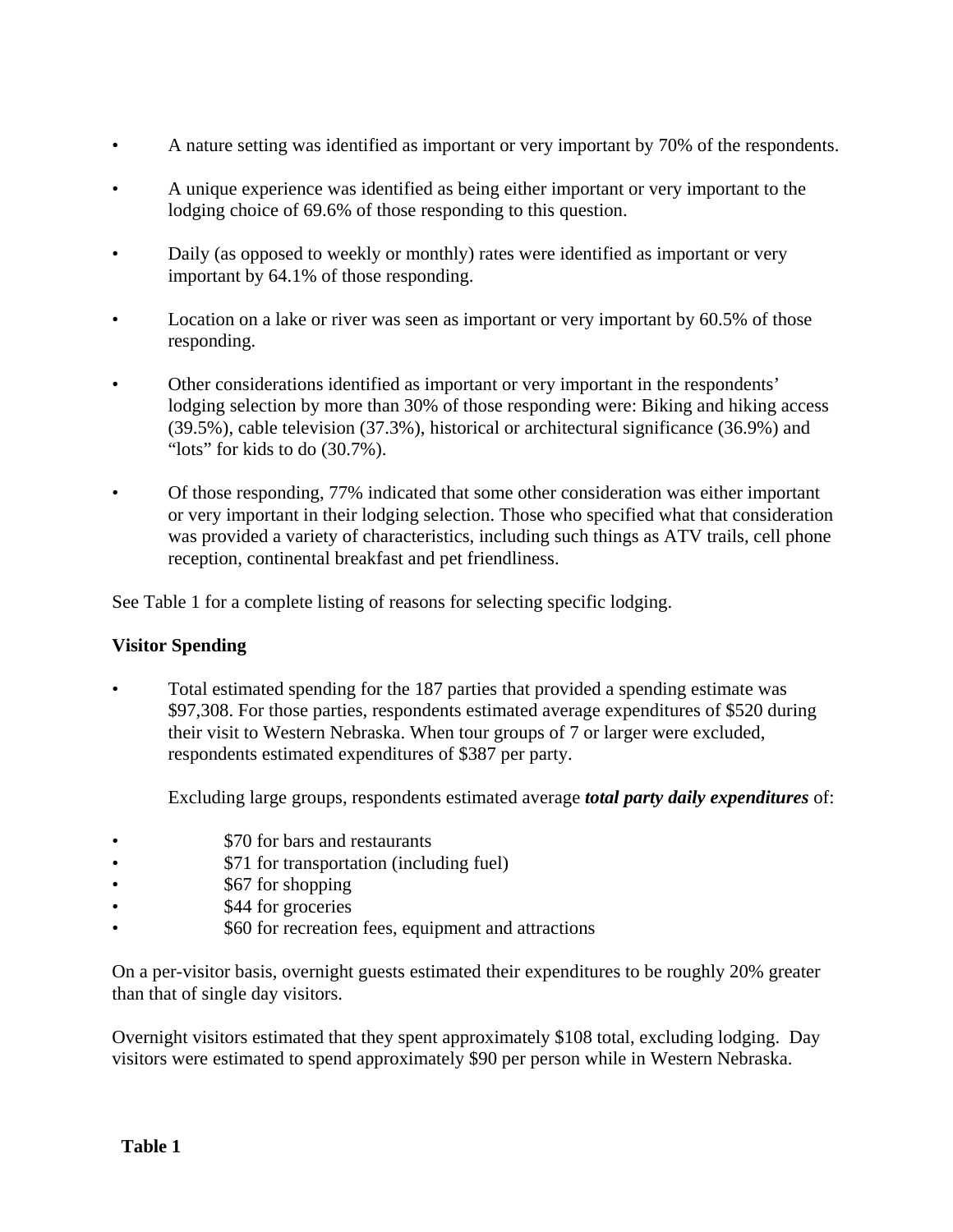| Reasons for Selecting Specific Lodging    |                   |                                                       |  |
|-------------------------------------------|-------------------|-------------------------------------------------------|--|
| Reason                                    | Number Responding | <b>Percent Indicating</b><br>Important/Very Important |  |
| On Lake or River                          | 134               | 60.5                                                  |  |
| <b>Near Friends/Relatives</b>             | 126               | 20.6                                                  |  |
| <b>Biking/Hiking Trail Access</b>         | 129               | 39.5                                                  |  |
| Daily Rental Rates                        | 131               | 64.1                                                  |  |
| <b>Golf Course</b>                        | 128               | 10.2                                                  |  |
| Cable TV                                  | 134               | 37.3                                                  |  |
| Historical/Architectural Significance 130 |                   | 36.9                                                  |  |
| <b>Organized Kids Programs</b>            | 127               | 11.8                                                  |  |
| <b>Indoor Pool</b>                        | 135               | 28.1                                                  |  |
| Lots for Kids to Do                       | 127               | 30.7                                                  |  |
| Recognized Brand/Chain                    | 130               | 22.3                                                  |  |
| <b>Economy Price</b>                      | 137               | 78.1                                                  |  |
| <b>Outdoor Pool</b>                       | 129               | 24.8                                                  |  |
| Good Value for Price                      | 138               | 92.7                                                  |  |
| Offers Luxury/Full Service                | 122               | 26.2                                                  |  |
| Unique Experience                         | 121               | 68.6                                                  |  |
| <b>Nature Setting</b>                     | 127               | 70.0                                                  |  |
| <b>Restaurant on Premises</b>             | 122               | 33.6                                                  |  |
| Previous Stay                             | 122               | 33.6                                                  |  |
| $n=179$ overnight visitors                |                   |                                                       |  |

## **Planning in Advance**

- Respondents who made lodging reservations did so 35-days prior to their visit, on average.
- Among responding overnight visitors, a sizeable number (29.5%) made lodging reservations 24-hours or less before their stay, or sought lodging upon their arrival.

## **Return Visitors**

- The majority of survey respondents (77.2%) were repeat visitors, indicating that they had visited Western Nebraska on one or more previous occasions. The median number of visits was 6.
- A small number of the repeat visitor group (10.4%) indicated that they are regular visitors, having visited Western Nebraska 20 times or more over the last 5 years.
- Another 25.6% of repeat visitors indicated that they were in Western Nebraska once or twice a year (between 5 and 10 visits over the last five years).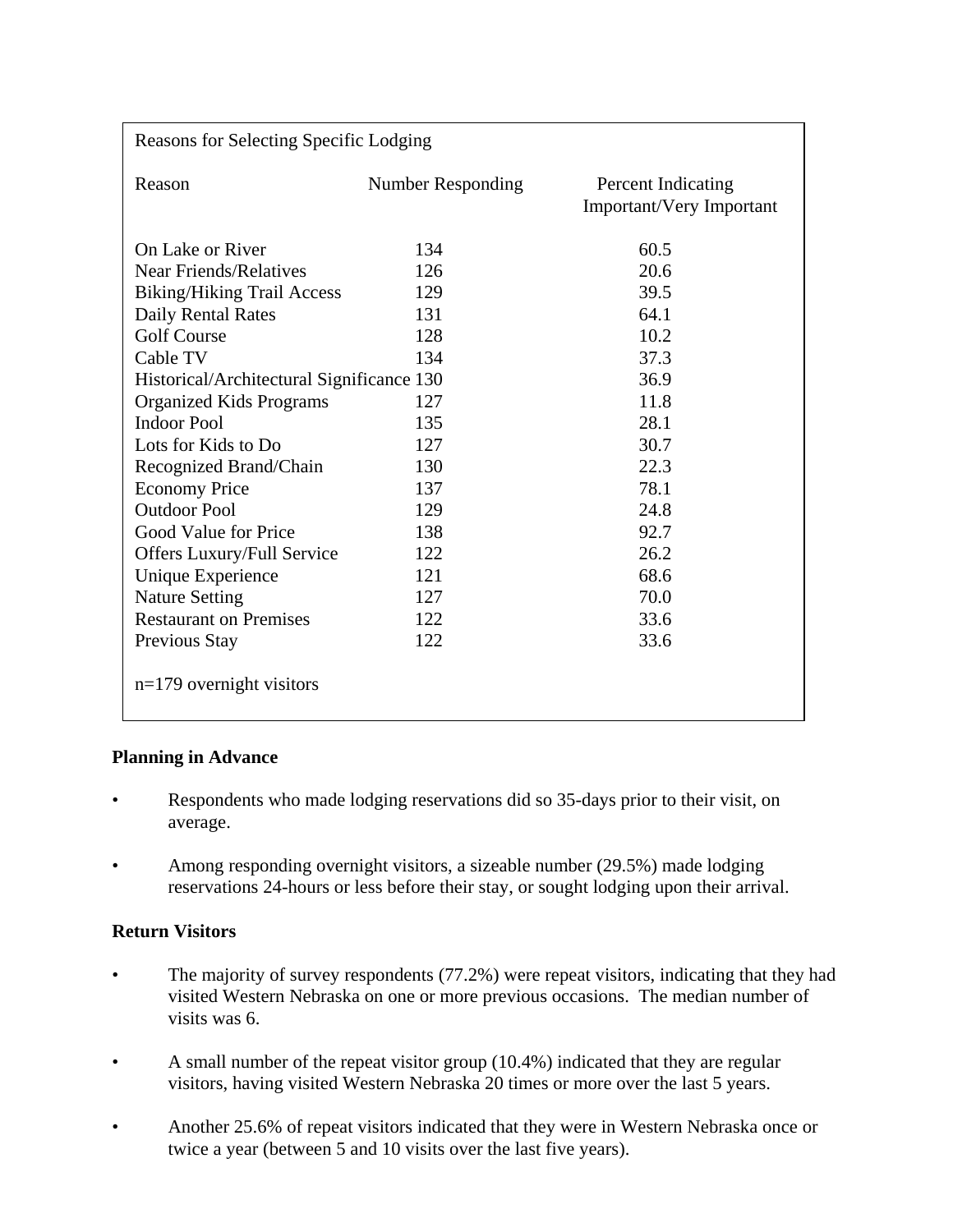- Very occasional repeat visitors (less than annual) made up 50.4% of the repeat visitor population.
- Among repeat visitors, two-thirds (67.5%) reported 10-year or longer histories of visiting the region, while 13.5% of the repeat visitors responding have been coming to Western Nebraska for three or fewer years. The median length of visitor histories was 16 years.
- Among repeat visitors, 40.5% reported having made 10 or more lifetime trips to Western Nebraska.

## **Perceptions of Return Visitors**

Respondents were asked to identify changes that they perceived as having occurred in Western Nebraska in the time that they have known it.

- The majority (55.6%) of respondents indicated that the overall Western Nebraska visitor experience has improved, while 41.4% felt that the overall experience was unchanged.
- Only a small number (3%) felt that the overall visitor experience had declined.
- Similar results were found for most of the individual items listed for evaluation. Most commonly seen as "improved" were lodging quality (56.4%), recreational opportunities  $(49.3\%)$ , access  $(43.5\%)$  and attraction opportunities  $(43.1\%)$ .

| 1 avie 4                          |                   |                                   |  |
|-----------------------------------|-------------------|-----------------------------------|--|
| Perceptions of Repeat Visitors    |                   |                                   |  |
| Experience                        | Number Responding | Percent Indicating<br>Improvement |  |
| <b>Overall Visitor Experience</b> | 138               | 55.6                              |  |
| <b>Lodging Quality</b>            | 133               | 56.4                              |  |
| Hospitality/Service               | 135               | 51.1                              |  |
| <b>Recreational Opportunities</b> | 141               | 49.3                              |  |
| <b>Overall Conditions</b>         | 138               | 43.5                              |  |
| <b>Attraction Opportunities</b>   | 130               | 43.1                              |  |
| <b>Shopping Opportunities</b>     | 130               | 39.2                              |  |
| <b>Restaurant Selection</b>       | 133               | 39.1                              |  |
| <b>General Attractiveness</b>     | 138               | 37.8                              |  |
| <b>Natural Environment</b>        | 141               | 27.0                              |  |
|                                   |                   |                                   |  |
| $n=157$ return visitors           |                   |                                   |  |

#### **Table 2**

• Only in the area of natural environment did as much as 10% of the respondent population perceive decline. While 10.6% of those responding indicated having observed a decline in this area, 27% indicated that they saw an improvement.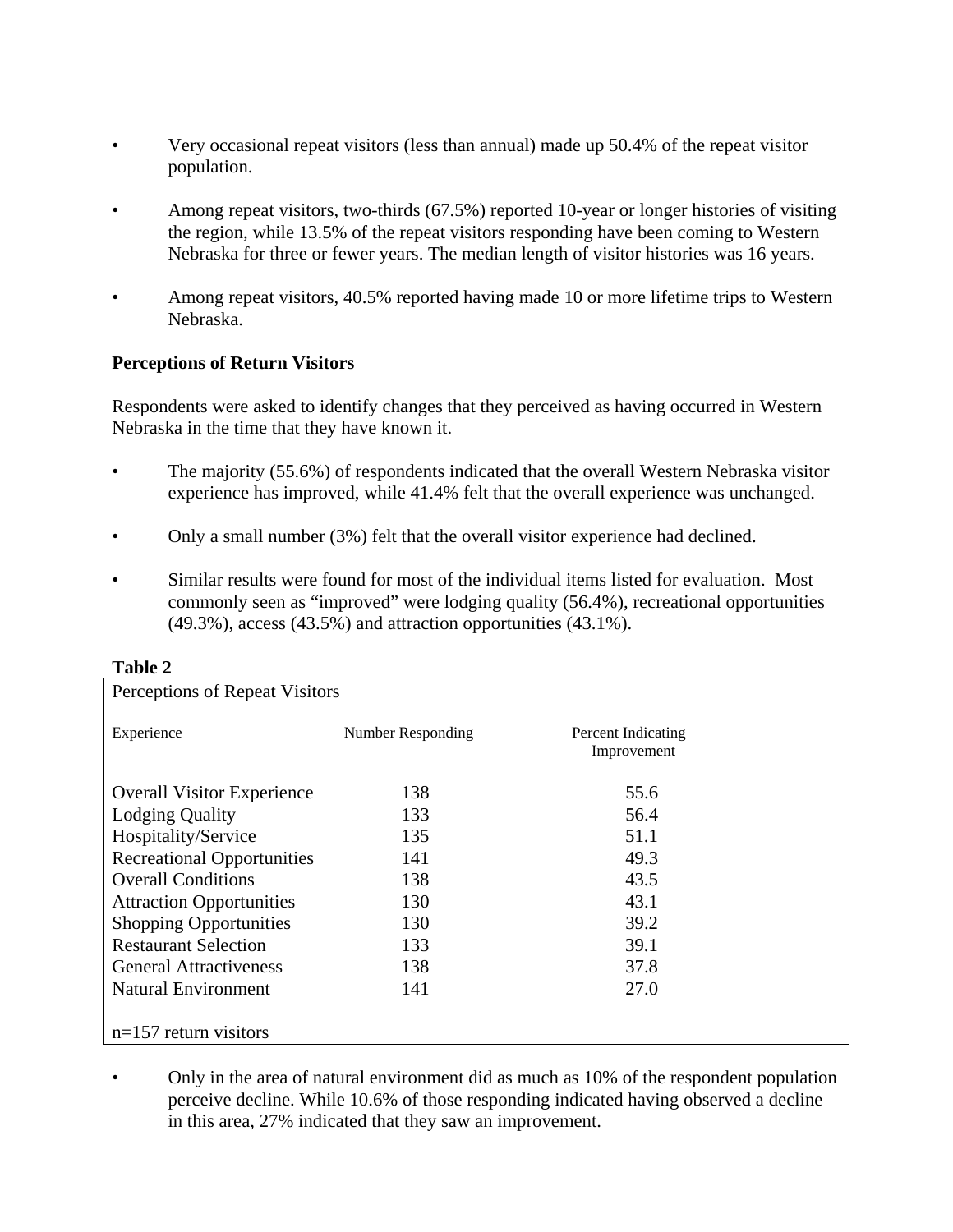## **Importance of Regional Activities**

**Table 3** 

Respondents were asked to rate 11 activities as to their importance in that party's experience of Western Nebraska. Those responding were interested in a variety of experiences. Among the items most often rated as important or very important to the Western Nebraska experience were sight seeing  $(66.7\%)$ , camping  $(54.4\%)$ , dining out  $(47.6\%)$  and hiking or walking  $(47.5\%)$ .

| radic J<br>Activities that Affect the Western Nebraska Experience |                   |                                                       |  |
|-------------------------------------------------------------------|-------------------|-------------------------------------------------------|--|
| Activity                                                          | Number Responding | Percent Indicating<br><b>Important/Very Important</b> |  |
| Sight Seeing                                                      | 163               | 66.9                                                  |  |
| Camping                                                           | 160               | 54.4                                                  |  |
| Dining Out                                                        | 168               | 47.6                                                  |  |
| Hiking/Walking                                                    | 160               | 47.5                                                  |  |
| <b>Water Sports</b>                                               | 149               | 44.3                                                  |  |
| Fairs/Events/Festivals                                            | 166               | 38.0                                                  |  |
| Fishing                                                           | 153               | 36.6                                                  |  |
| Shopping                                                          | 163               | 27.0                                                  |  |
| Horseback Riding                                                  | 148               | 14.9                                                  |  |
| <b>Mountain Biking</b>                                            | 149               | 10.1                                                  |  |
| Hunting                                                           | 142               | 9.2                                                   |  |
| $n=204$ Visitors                                                  |                   |                                                       |  |

## **Rating of Community Attributes**

Respondents were also asked to rate their experience of 10 Western Nebraska attributes and amenities (*IF* that attribute or amenity had in fact been part of their experience).

In general, respondents appeared to be quite satisfied with their Western Nebraska experience, with the majority rating all of the regional characteristics queried as being above average or excellent. In no instance did more than three respondents rate any part of their experience as "poor."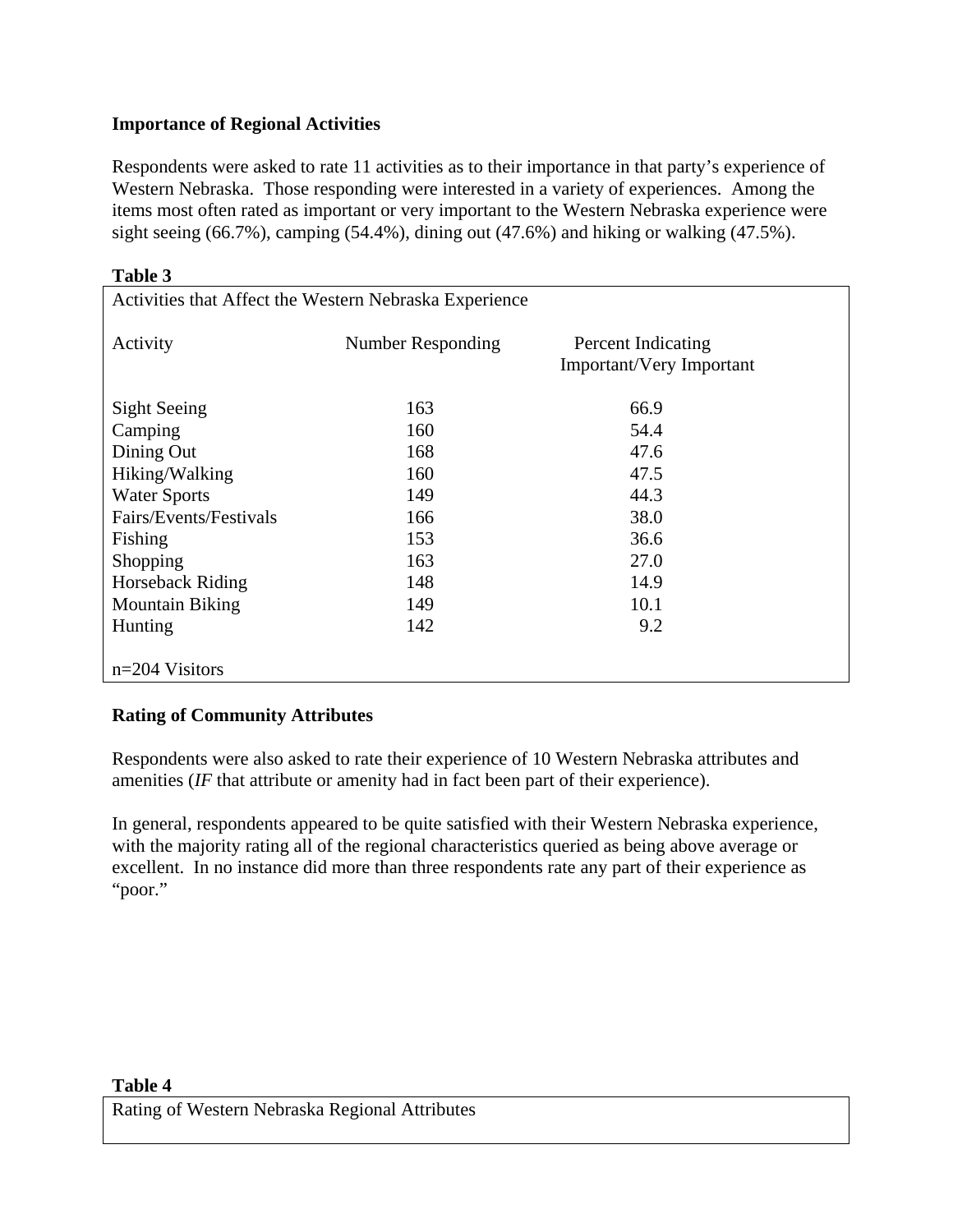| Attribute                                | Number Responding | <b>Percent Indicating</b><br>Above Average/Excellent |
|------------------------------------------|-------------------|------------------------------------------------------|
| <b>Local Hospitality</b>                 | 167               | 80.2                                                 |
| <b>Family Fun</b>                        | 145               | 75.9                                                 |
| <b>Condition of Attractions/Features</b> | 158               | 75.3                                                 |
| Availability of Info/Directions          | 162               | 73.5                                                 |
| Lots to Do and See                       | 163               | 70.6                                                 |
| <b>Overall Quality of Recreation</b>     | 152               | 70.4                                                 |
| Reasonable Prices                        | 168               | 68.5                                                 |
| Services/Facilities                      | 155               | 66.7                                                 |
| <b>Quality of Hotel/Motel</b>            | 105               | 60.2                                                 |
| <b>Quality of Restaurants/Cafes</b>      | 143               | 58.7                                                 |
| $n=204$ Visitors                         |                   |                                                      |

## **Planning to Return**

- Nearly all (91.3%) of respondents indicated that it was likely or certain that they would return to Western Nebraska.
- Of the respondents who indicated that they would return, 32.2% felt that they would do so within the year, and 85.3% within two-years.
- The most popular season for hypothetical visits was summer. More than 8 in 10 (83.1%) of those interested in returning indicated that they would be interested or very interested in a summer visit.
- Respondents also indicated that they would be interested or very interested in returning in the fall (75.9%), spring (69.2%) and winter (38.2%).

## **Learning about Western Nebraska**

Respondents were asked what information resources helped them to become aware of Western Nebraska.

- A previous visit or visits was the most frequently identified method of learning about Western Nebraska. Respondents indicated that such experience was important or very important to creating awareness of the community 68% of the time.
- Information or recommendations received from friends or relatives was reported as being important or very important in creating awareness of Western Nebraska 58% of the time.\
- The nine information sources offered and the proportion of respondents indicating that they were either *important or very important* to creating awareness of Western Nebraska are listed in Table 5.

## **Table 5**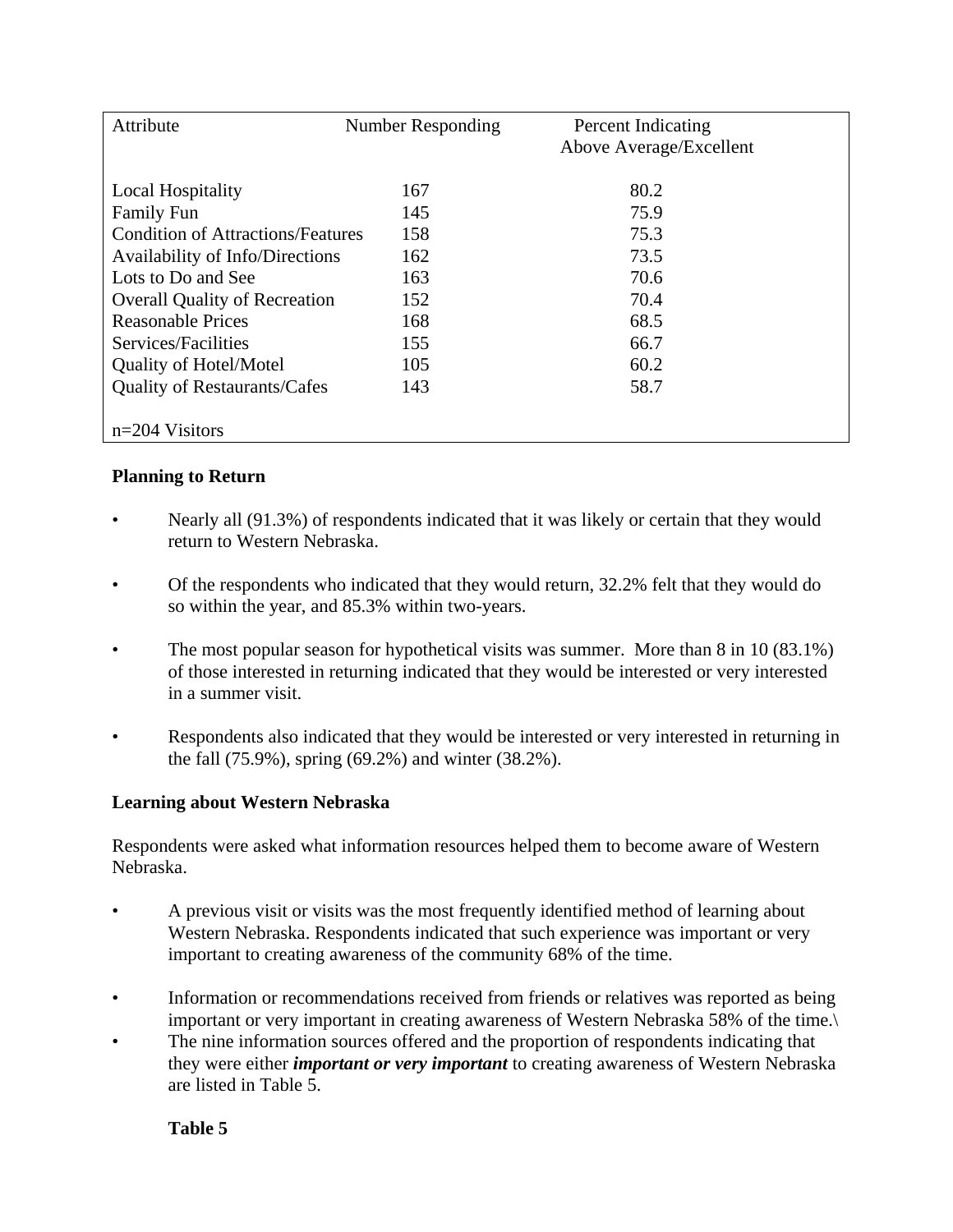| Factors in Creating Awareness of Western Nebraska |                                                       |  |
|---------------------------------------------------|-------------------------------------------------------|--|
| Factor                                            | Percent Indicating<br><b>Important/Very Important</b> |  |
| <b>Previous Visits</b>                            | 68.0                                                  |  |
| Friends/Relatives                                 | 58.3                                                  |  |
| <b>State Tourism Organization</b>                 | 55.8                                                  |  |
| Internet                                          | 53.3                                                  |  |
| Area Chamber                                      | 50.3                                                  |  |
| Articles/Stories                                  | 48.1                                                  |  |
| Newspaper Ads                                     | 31.4                                                  |  |
| Radio/TV Ads                                      | 15.3                                                  |  |
| <b>Sports Show</b>                                | 12.3                                                  |  |
| Valid responses $= 128$ to 163 Visitors           |                                                       |  |

- When asked if they were interested in receiving information and updates about Western Nebraska through electronic mail, half (50.5%) of respondents indicated that they were.
- Of those who indicated that they were interested in such information and updates, 77.3% felt that it should be provided by a single organization or source.
- When asked if they would like to receive specific kinds of information about activities and opportunities in Western Nebraska, more people indicated an interest. The information items listed and the proportion of respondents interested in receiving such information are listed in Table 6.

## **Table 6**

| Interest in Receiving Specific Information |                             |  |
|--------------------------------------------|-----------------------------|--|
| <b>Information Type</b>                    | Percent Indicating Interest |  |
| Lodging Specials                           | 21.6                        |  |
| Festivals                                  | 20.6                        |  |
| <b>Area Conditions</b>                     | 19.1                        |  |
| Autumn Lodging                             | 13.7                        |  |
| Lodging Vacancy                            | 11.8                        |  |
| Shopping/Sales                             | 6.4                         |  |
| Golf                                       | 2.9                         |  |
|                                            |                             |  |
| $n=204$ Visitors                           |                             |  |

## **Planning Their Trip to Western Nebraska**

Respondents were asked to rate the importance of the same nine-information resources in planning this particular trip to Western Nebraska. Previous visits and information received from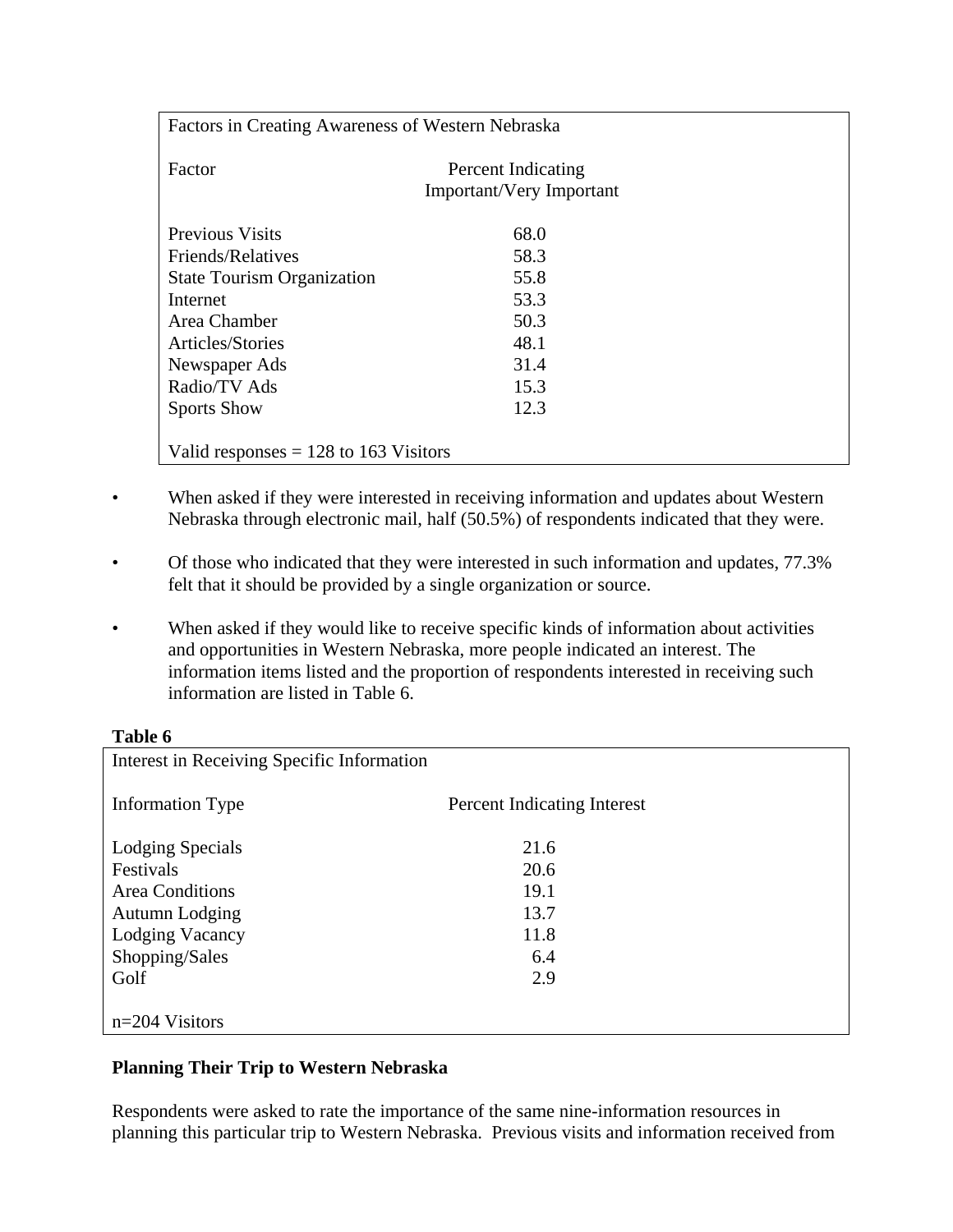friends and relatives continued to be the items most often identified as important or very important. In addition, the Internet was indicated as an important resource in planning their visit by more than half of those responding.

Information sources rated as *important or very important* to plans for their current trip appear in Table 7.

| <b>Table 7</b>                                |                                 |  |
|-----------------------------------------------|---------------------------------|--|
| Factors in Planning Visit to Western Nebraska |                                 |  |
|                                               |                                 |  |
| Factor                                        | Percent Indicating              |  |
|                                               | <b>Important/Very Important</b> |  |
|                                               |                                 |  |
| <b>Previous Visits</b>                        | 72.7                            |  |
| Friends/Relatives                             | 54.0                            |  |
| Internet                                      | 53.6                            |  |
| <b>State Tourism Organization</b>             | 49.3                            |  |
| Area Chamber                                  | 47.8                            |  |
| Articles/Stories                              | 44.2                            |  |
| Newspaper Ads                                 | 33.6                            |  |
| Radio/TV Ads                                  | 20.1                            |  |
| <b>Sports Show</b>                            | 10.2                            |  |
|                                               |                                 |  |
| Valid responses $= 128$ to 163 Visitors       |                                 |  |

These data suggest that the most productive time to provide information regarding Western Nebraska to people is while they are there. However, to reach the maximum number of potential visitors, a broad and balanced marketing scheme will be required.

## **Western Nebraska's Appeal to Others**

Respondents were asked to estimate how appealing Western Nebraska might be to various types of visitors.

- The majority of respondents felt that Western Nebraska would be seen as appealing or greatly appealing by an array of audiences.
- Western Nebraska was seen as being particularly appealing to men (87.4%) and especially to "sportsmen" (91.4%).
- The extent to which the respondents saw Western Nebraska as being *appealing or very appealing* to various types of visitors is found in Table 8.

## **Table 8**

Groups to Which Western Nebraska Would Appeal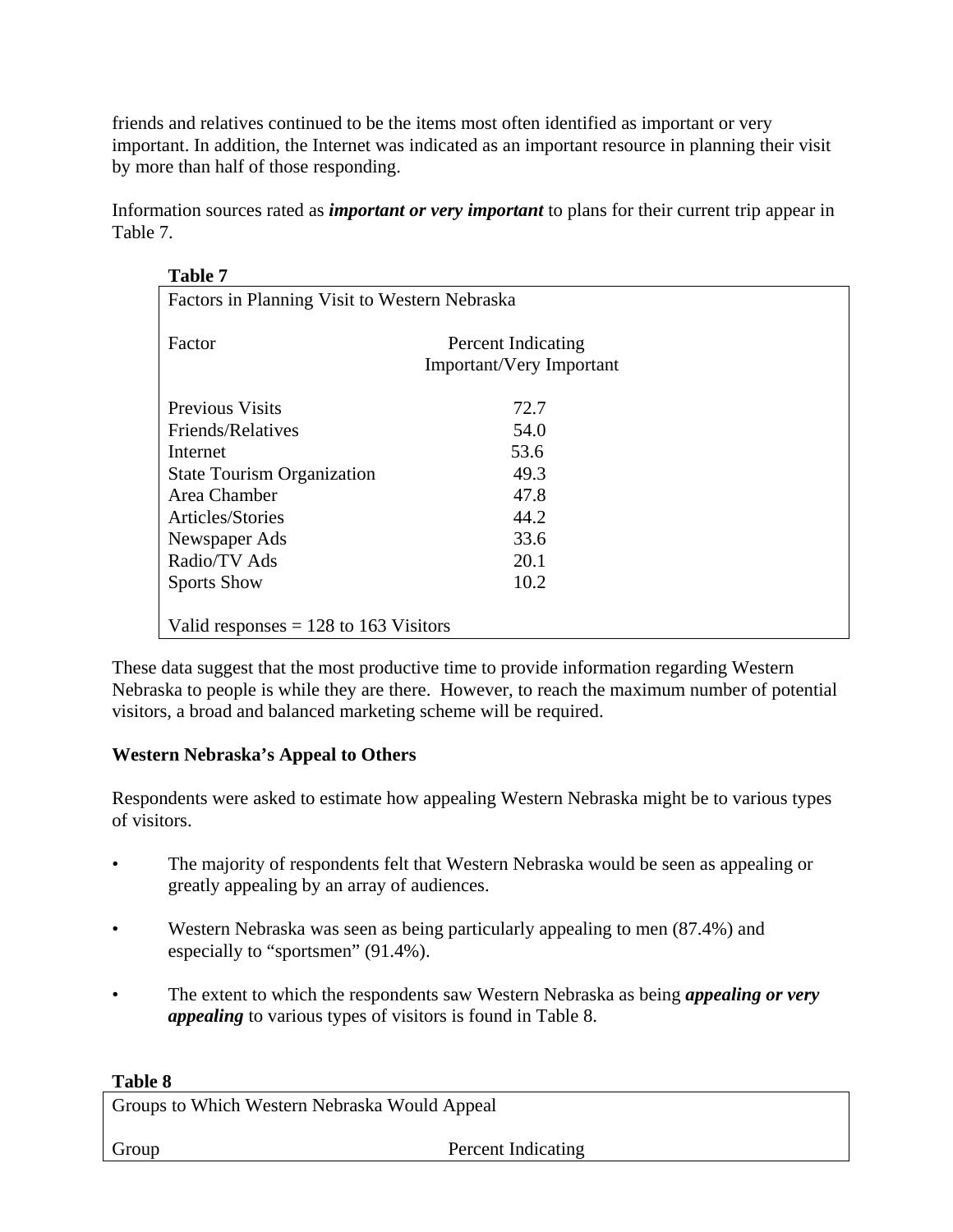| Appealing or Greatly Appealing |      |  |
|--------------------------------|------|--|
| Sportsmen                      | 91.4 |  |
| Men                            | 87.4 |  |
| People Similar to Self         | 86.5 |  |
| Couples without Children       | 81.8 |  |
| Seniors                        | 71.3 |  |
| Children                       | 68.3 |  |
| Women                          | 65.5 |  |
| <b>College Students</b>        | 61.8 |  |
| <b>Young Professionals</b>     | 51.2 |  |
|                                |      |  |
| $n=204$ Visitors               |      |  |

#### **Visits to Specific Sites**

Respondents were offered a list of 43 Western Nebraska attractions, and asked to indicate if they had visited those attractions, when they decided to include the specific attraction in their itinerary, and how much time they spent at that site. 150 respondents answered one or more of these questions.

Note that these data are heavily influenced by where the survey instrument was distributed, and should be interpreted somewhat cautiously.

The actual number of area attractions visited was in fact greater than 43, because both a generic option of "Fair, Event or Festival" and an "Other" category were included in the listing.

Respondents indicated 410 visits to listed attractions, and each of the 43 listed sites generated at least one visit. This equates to an average of 2.7 attraction visits per respondent. Assuming that the 54 visitors who did not answer these questions did not in fact visit any of the listed attractions, the average Western Nebraska Visitor spends time at just over two of the area's attractions.

Of those responding, 42% indicated that they had visited only one site. For those indicating that they had visited multiple attractions, the average number of visits was 3.9.

The most frequently visited sites were the Niobrara Scenic River (visited by 39 respondents), Lake McConaughy (37), Fort Niobrara Wildlife Refuge (35), Smith Falls State Park (34), Merrit Reservoir State Recreation Area (26), and Front Street (20). In total, 13 of the 45 sites had been visited by 10 or more of the respondents. A complete listing of the attractions visited appears in Table 9.

The length of visits to specific sites ranged from less than an hour at smaller attractions such as county museums to several days at larger attractions such as state parks. A listing of attractions with average visits of two hours or longer appears in Table 10.

#### **Deciding to Visit a Specific Site**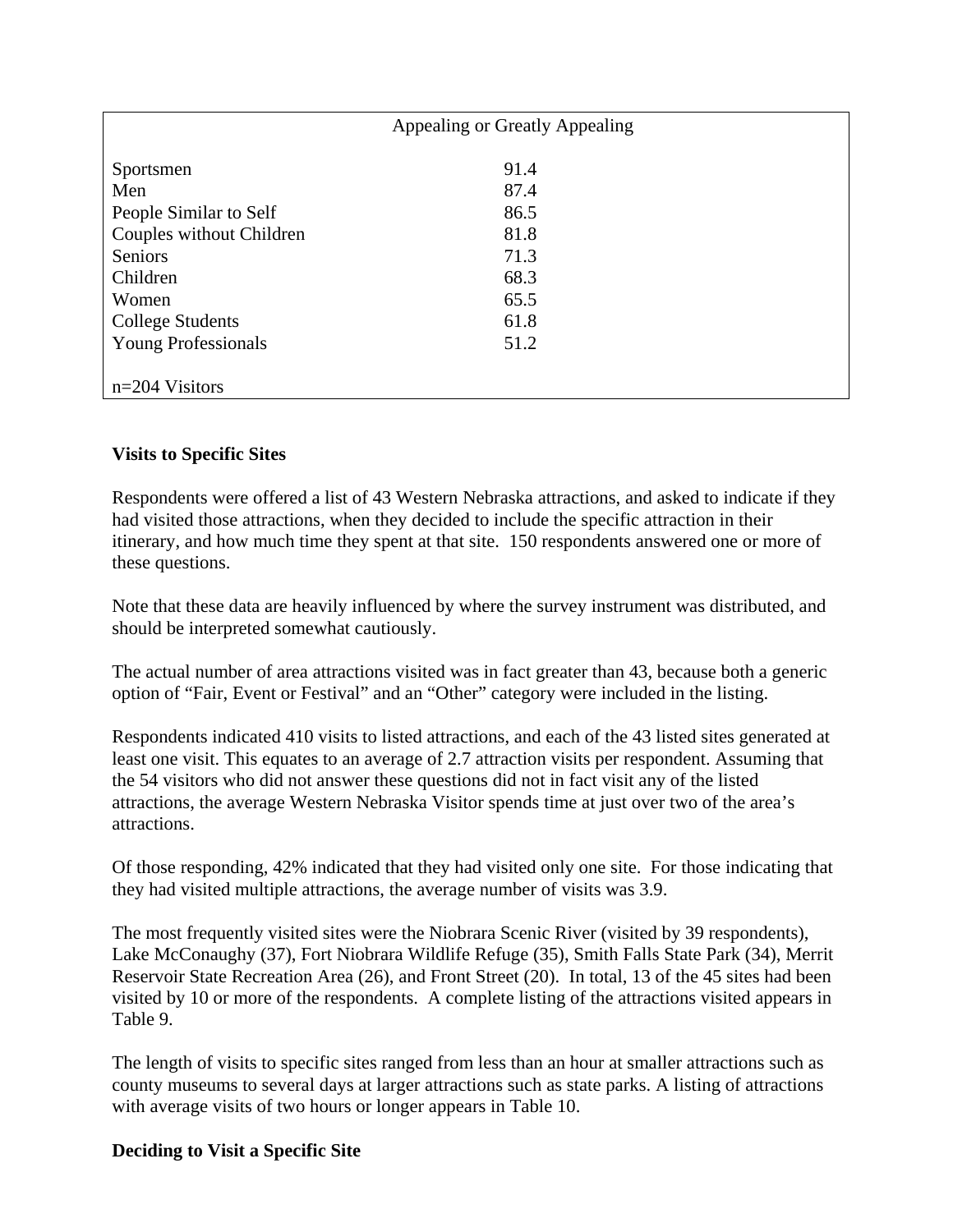The most common time for respondents to have made the decision to visit a specific Western Nebraska attraction was after they had arrived in Western Nebraska.

Respondents who indicated that they had made a visit to a specific Western Nebraska attraction also indicated that they made the decision to do so before beginning their trip 45% of the time, after arriving in Western Nebraska 47% of the time, and while in route to Western Nebraska 8% of the time.

The tendency of visitors to make itinerary decisions after arriving in the region again suggests the importance of communicating with visitors while they are here.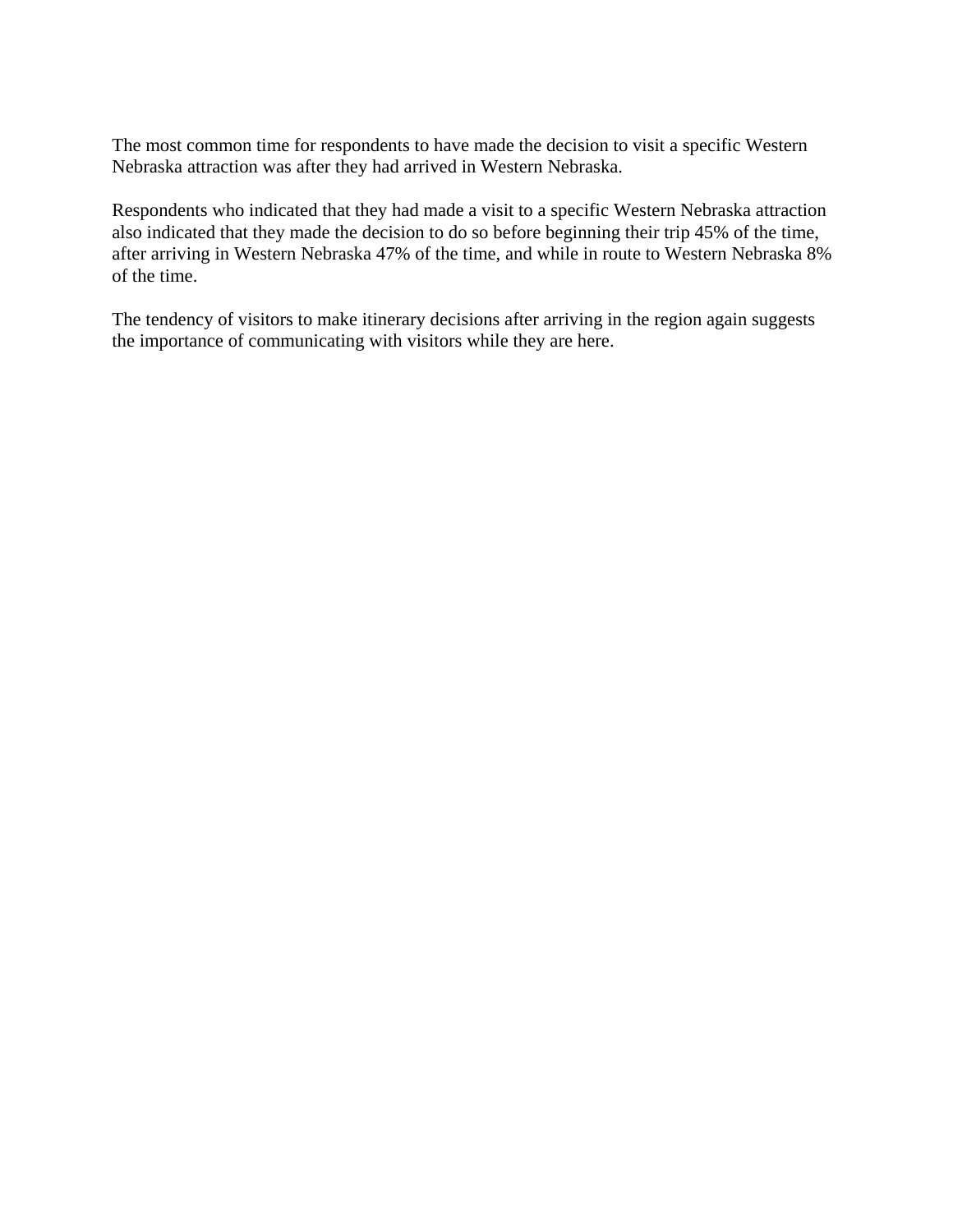| Table 9<br><b>Reported Visits to Specific Western Nebraska Sites</b> |                                     |
|----------------------------------------------------------------------|-------------------------------------|
| <b>Site</b>                                                          | Number<br>of Visits<br>Reporte<br>d |
|                                                                      |                                     |
| Niobrara Scenic River                                                | 39                                  |
| Lake McConaughy                                                      | 37                                  |
| Fort Niobrara Wildlife Refuge<br>Smith Falls State Park              | 35<br>34                            |
| Merrit Reservoir State Rec Area                                      | 26                                  |
| <b>Front Street</b>                                                  | 20                                  |
| <b>Boot Hill</b>                                                     | 19                                  |
| Cabela's Retail Store & Exhibit                                      | 15                                  |
| <b>Snake River Falls</b>                                             | 15                                  |
| <b>Other Attraction</b>                                              | 19                                  |
| Fair Event/Festival                                                  | 19                                  |
| <b>Petrified Wood Gallery</b>                                        | 12                                  |
| Mansion on the Hill                                                  | 10                                  |
| <b>Buffalo Bill State Historical Park</b>                            | 8                                   |
| <b>Highest Point Panorama</b>                                        | 8                                   |
| Kingsley Damn & Hydro Plant                                          | 8                                   |
| Ole's Big Game Steakhouse &                                          |                                     |
| Lounge                                                               | 8                                   |
| Fort McPherson Cemetery                                              | 6                                   |
| Lake Maloney                                                         | 6                                   |
| Little Church of Keystone<br>Fort Sydney Post Commanders             | 5                                   |
| Home                                                                 | 4                                   |
| <b>Rail Road Museum</b>                                              | 4                                   |
| <b>Tri State Marker</b>                                              | 4                                   |
| Lodgepole Depot Museum                                               | 4                                   |
| Eagle Viewing                                                        | 4                                   |
| Carhenge                                                             | 4                                   |
| Bergstrom Rock and Gem Collection                                    | 3                                   |
| <b>Lincoln County Museum</b>                                         | 3                                   |
| Union Pacific Bailey Yard                                            | 3                                   |
| Sioux Army Depot                                                     | 3                                   |
| Sandhills Museum                                                     | 3                                   |
| Crescent Lake Wildlife Refuge                                        | 3                                   |
| Smith Lake Wildlife Area                                             | 3                                   |
| <b>Plains Historical Museum</b>                                      | $\overline{2}$<br>$\overline{2}$    |
| California Hill Historical Marker<br>Grave of Old Jules Sandoz       | $\overline{2}$                      |
| <b>Box Butte Reservoir</b>                                           | $\overline{2}$                      |
| Sallows Conservatory and                                             |                                     |
| Arboretum                                                            | 2                                   |
| Carnegie Arts Center                                                 | $\overline{2}$                      |
| <b>Banner County Historical Museum</b>                               | 1                                   |
| Sudman-Neuman Heritage House                                         | 1                                   |
| Oliver Reservoir State Rec Area                                      | 1                                   |
| Knight Museum                                                        | 1                                   |
|                                                                      |                                     |
| <b>Total Visits Reported</b>                                         | 410                                 |